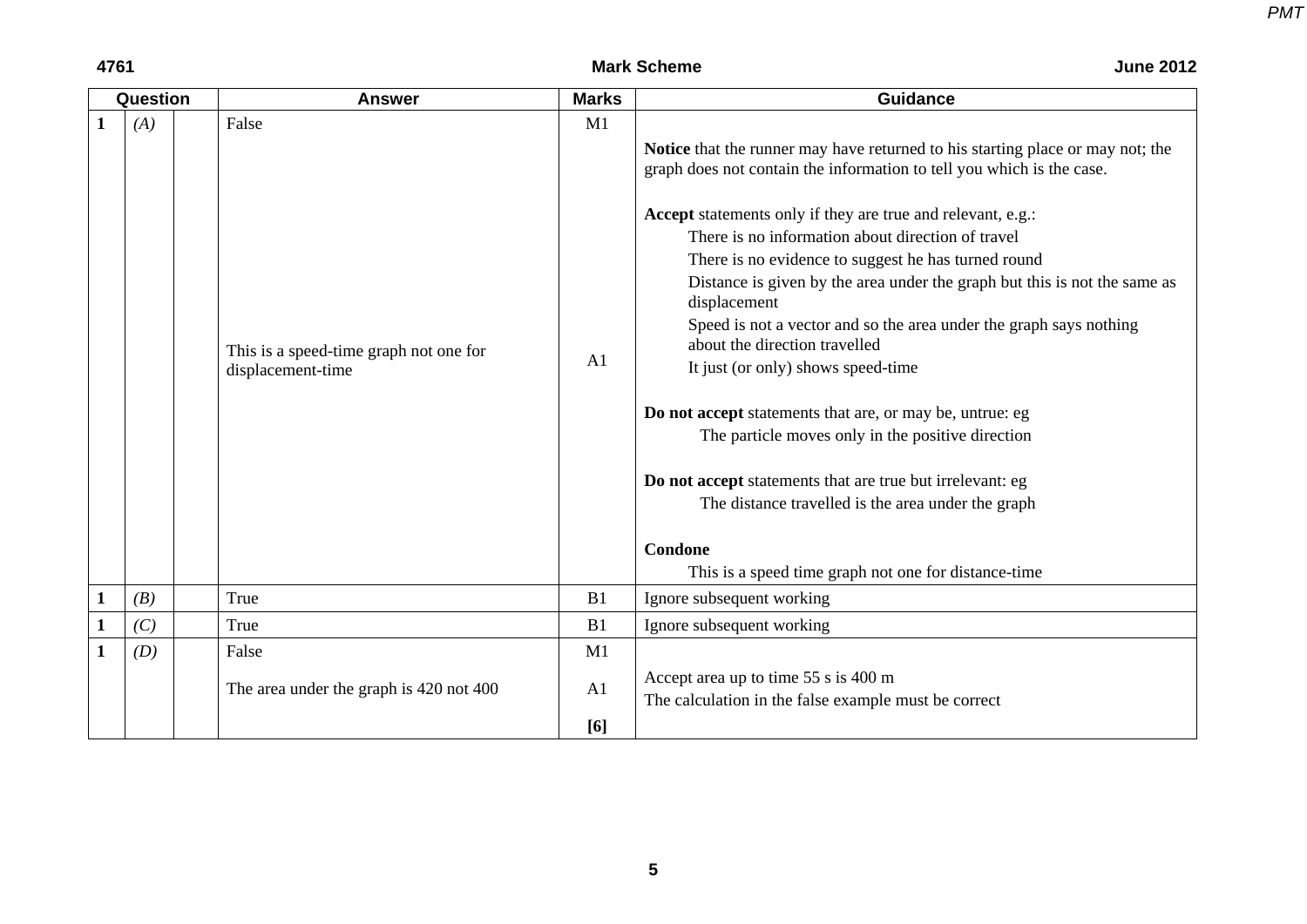| <b>June 2012</b> |  |  |
|------------------|--|--|
|------------------|--|--|

|   | Question |     | <b>Answer</b>                                                      | <b>Marks</b>   | <b>Guidance</b>                                                                             |
|---|----------|-----|--------------------------------------------------------------------|----------------|---------------------------------------------------------------------------------------------|
| 2 | (i)      |     | $v = \int (6t - 12) dt$<br>$v = 3t^2 - 12t + c$                    | M1             | Attempt to integrate                                                                        |
|   |          |     |                                                                    | A <sub>1</sub> | Condone no $c$ if implied by subsequent working (eg adding 9 to the expression)             |
|   |          |     | $c=9$                                                              | A1             |                                                                                             |
|   |          |     | $t=3 \implies v=3\times3^{2}-12\times3+9=0$                        | E1             | Or by showing that $(t-3)$ is a factor of $3t^2 - 12t + 9$                                  |
|   |          |     |                                                                    | $[4]$          |                                                                                             |
| 2 | (ii)     |     | $s = \int (3t^2 - 12t + 9) dt$                                     | M1             | Attempt to integrate Ft from part (i)                                                       |
|   |          |     | $s = t^3 - 6t^2 + 9t - 2$                                          | A <sub>1</sub> | A correct value of $c$ is required. Ft from part (i).                                       |
|   |          |     | When $t = 2$ , $s = 0$ . (It is at the origin.)                    | B1             | Cao                                                                                         |
|   |          |     |                                                                    | $[3]$          |                                                                                             |
| 3 | (i)      |     | $\mathbf{P} + \mathbf{Q} + \mathbf{R} = 0\mathbf{i} + 0\mathbf{j}$ | B1             | Accept answer zero (ie condone it not being in vector form)                                 |
|   |          |     |                                                                    | $[1]$          |                                                                                             |
| 3 | (ii)     | (A) |                                                                    |                | If "equilibrium" is seen give B1 and ignore whatever else is written.                       |
|   |          |     |                                                                    |                | Allow, instead, "acceleration is zero", "the particle has constant velocity" and            |
|   |          |     | The particle is in equilibrium                                     | B1             | other equivalent statements.                                                                |
|   |          |     |                                                                    |                | Do not allow "The forces are balanced", "The particle is stationary" as<br>complete answers |
|   |          | (B) | The hiker returns to her starting point                            | B1             | Do not allow "The hiker's displacement is zero"                                             |
|   |          |     |                                                                    | $[2]$          |                                                                                             |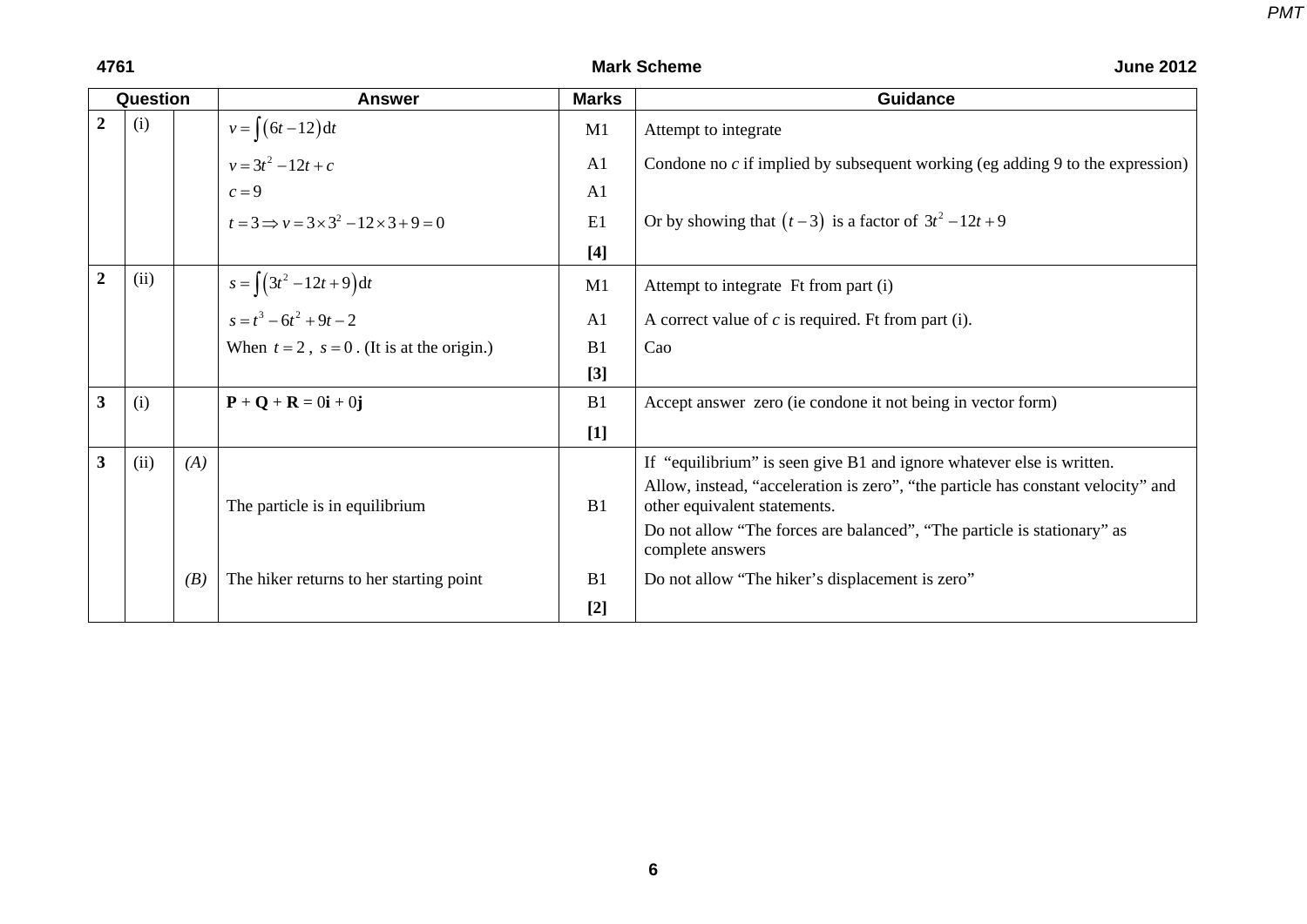|   | <b>Question</b> | <b>Answer</b>                                    | <b>Marks</b>   | <b>Guidance</b>                                                                                                                                          |
|---|-----------------|--------------------------------------------------|----------------|----------------------------------------------------------------------------------------------------------------------------------------------------------|
| 4 | (i)             | At C: $s = ut + \frac{1}{2}at^2$                 |                |                                                                                                                                                          |
|   |                 | $500 = 5 \times 20 + 0.5 \times a \times 20^{2}$ | M1             | M1 for a method which if correctly applied would give $a$ .                                                                                              |
|   |                 | $a = 2$ (ms <sup>-2</sup> )                      | A <sub>1</sub> | Cao                                                                                                                                                      |
|   |                 |                                                  |                | <b>Special case</b> If 800 is used for s instead of 500, giving $a = 3.5$ , treat this as a<br>misread. Annotate it as SC SC and give M1 A0 in this part |
|   |                 |                                                  | $[2]$          |                                                                                                                                                          |
| 4 | (ii)            | At B: $v^2 - u^2 = 2as$                          | M1             | M1 for a method which if correctly applied would give either $v$ or $t$<br>Apply FT from incorrect $a$ from part (i) for the M mark only                 |
|   |                 | $v^2 - 5^2 = 2 \times 2 \times 300$              |                |                                                                                                                                                          |
|   |                 | $v = 35$ Speed is 35 m s <sup>-1</sup>           | A <sub>1</sub> | Cao. No FT from part (i) except for SC1 for 46.2 following $a = 3.5$ after the<br>use of $s = 800$ .                                                     |
|   |                 | At B: $v = u + at$                               |                |                                                                                                                                                          |
|   |                 | $35 = 5 + 2 \times t$                            |                |                                                                                                                                                          |
|   |                 | $t = 15$ Time is 15 s                            | A <sub>1</sub> | Cao. No FT from part (i) except for SC1 for 11.7 following $a = 3.5$ after the<br>use of $s = 800$ .                                                     |
|   |                 |                                                  | $[3]$          |                                                                                                                                                          |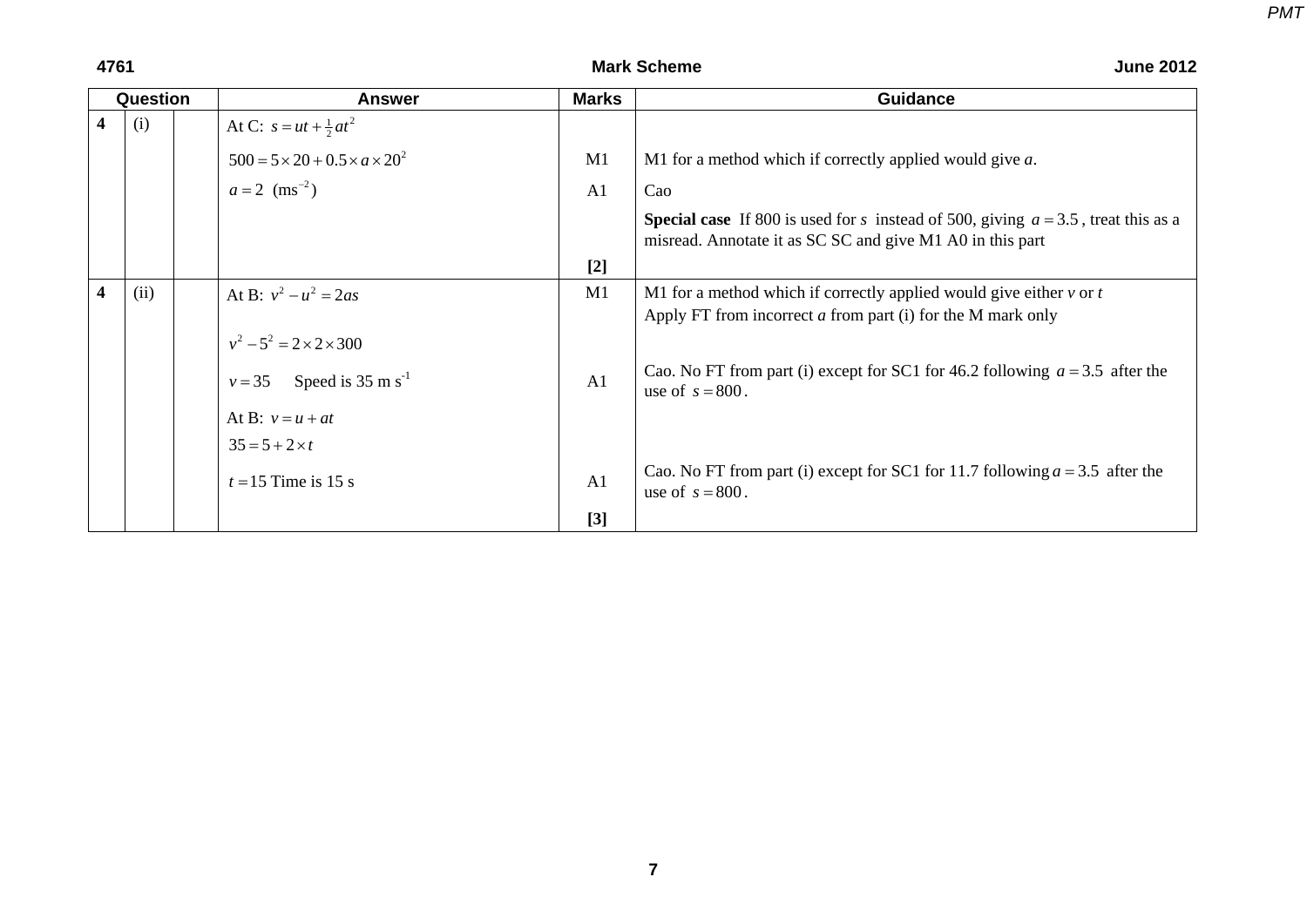**4761** Mark Scheme

| <b>June 2012</b> |  |
|------------------|--|
|------------------|--|

|   | Question | <b>Answer</b>                                  | <b>Marks</b>   | <b>Guidance</b>                                                                                                                                                                                                                                                                                                                                                                                                                        |
|---|----------|------------------------------------------------|----------------|----------------------------------------------------------------------------------------------------------------------------------------------------------------------------------------------------------------------------------------------------------------------------------------------------------------------------------------------------------------------------------------------------------------------------------------|
| 5 | (i)      | $\overline{N}$<br>50<br>$\boldsymbol{R}$<br>mg | B2             | Subtract one mark for each error, omission or addition down to a minimum of<br>zero. Each force must have a label and an arrow.<br>Accept T for 50 N.<br>Units not required.<br>If a candidate gives the tension in components:<br>Accept if the components are a replacement for the tension<br>Treat as an error if the components duplicate the tension<br>However, accept dotted lines for the components as not being duplication |
|   |          |                                                | $[2]$          |                                                                                                                                                                                                                                                                                                                                                                                                                                        |
| 5 | (ii)     | Horizontal equilibrium :                       | M1             | May be implied. Allow sin-cos interchange for this mark only                                                                                                                                                                                                                                                                                                                                                                           |
|   |          | $R = 50 \sin 30^{\circ} = 25$                  | A1             | Award both marks for a correct answer after a mistake in part (i) (eg omission<br>of $R$ )                                                                                                                                                                                                                                                                                                                                             |
|   |          |                                                | $[2]$          |                                                                                                                                                                                                                                                                                                                                                                                                                                        |
| 5 | (iii)    | Vertical equilibrium                           |                |                                                                                                                                                                                                                                                                                                                                                                                                                                        |
|   |          | $N + 50\cos 30^\circ = 10g$                    | M1             | Relationship must be seen and involve all 3 elements. No credit given in the<br>case of sin-cos interchange                                                                                                                                                                                                                                                                                                                            |
|   |          | $N = 54.7$ to 3 s.f.                           | A <sub>1</sub> | Cao                                                                                                                                                                                                                                                                                                                                                                                                                                    |
|   |          |                                                | $[2]$          |                                                                                                                                                                                                                                                                                                                                                                                                                                        |
| 5 | (iv)     | Resultant = $\sqrt{25^2 + 54.7^2}$             | M1             | Use of Pythagoras. Components must be correct but allow ft from both (ii) and<br>(iii) for this mark only                                                                                                                                                                                                                                                                                                                              |
|   |          | Resultant is 60.1 N                            | A <sub>1</sub> | Cao                                                                                                                                                                                                                                                                                                                                                                                                                                    |
|   |          |                                                | $[2]$          |                                                                                                                                                                                                                                                                                                                                                                                                                                        |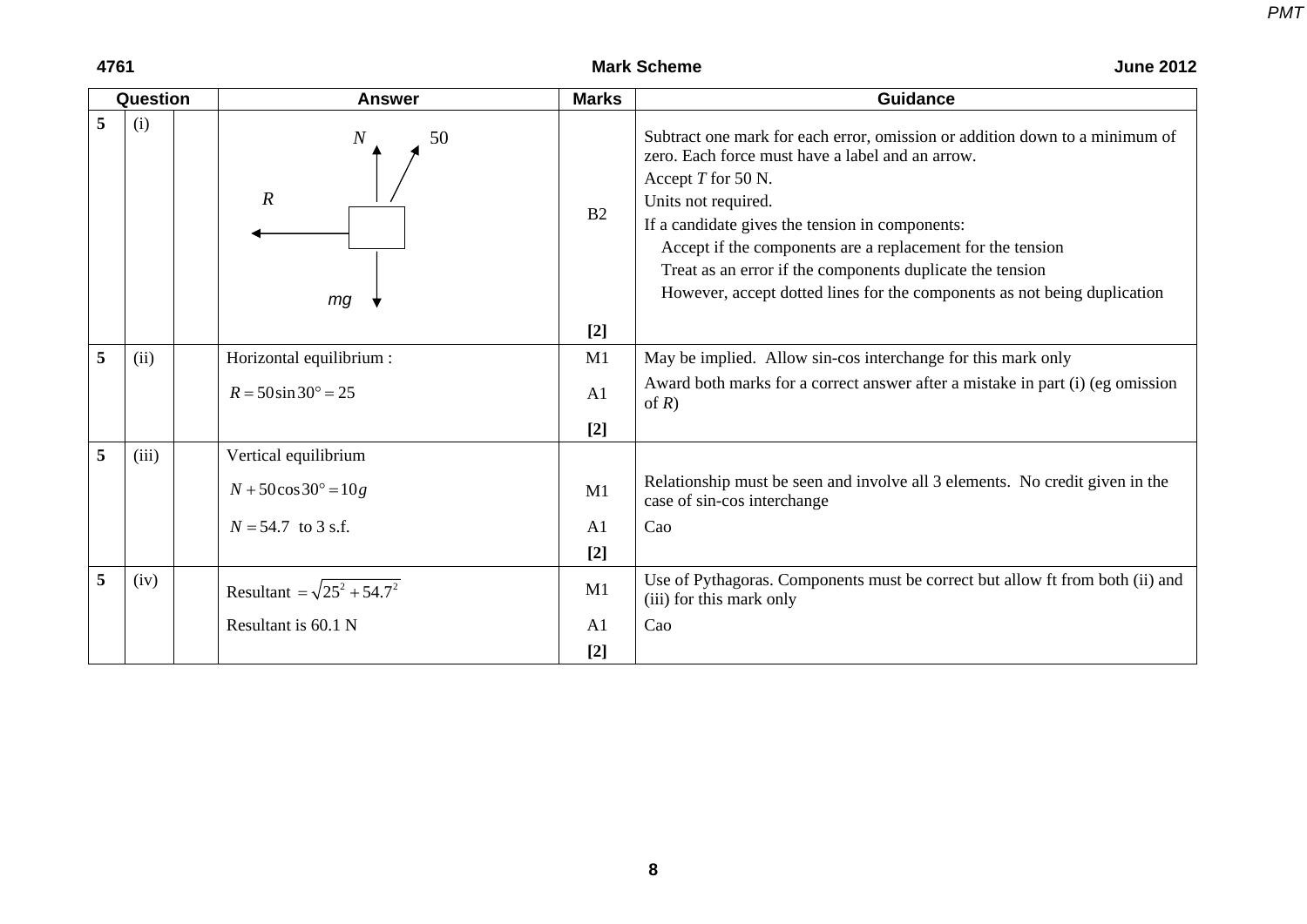|   | Question | <b>Answer</b>                                                                       | <b>Marks</b>   | <b>Guidance</b>                                                                                                                                                                                   |
|---|----------|-------------------------------------------------------------------------------------|----------------|---------------------------------------------------------------------------------------------------------------------------------------------------------------------------------------------------|
| 6 | (i)      | <b>Either</b>                                                                       |                |                                                                                                                                                                                                   |
|   |          | Both components of initial speed                                                    | B1             | No credit if sin-cos interchanged                                                                                                                                                                 |
|   |          | Horiz $31\cos 20^\circ (29.1)$ Vert $31\sin 20^\circ (10.6)$                        |                | The components may be found anywhere in the question                                                                                                                                              |
|   |          | Time to goal = $\frac{50}{31 \cos 20^\circ}$                                        | M1             | Attempt to use horizontal distance ÷ horizontal speed                                                                                                                                             |
|   |          | $= 1.716$ s                                                                         | A1             |                                                                                                                                                                                                   |
|   |          | $h = 31 \times \sin 20^{\circ} \times 1.716 + 0.5 \times (-9.8) \times (1.716)^{2}$ | M1             | Use of one (or more) formula(e) to find the required result(s) relating to<br>vertical motion within a correct complete method. Finding the maximum<br>height is not in itself a complete method. |
|   |          | $h = 3.76$ (m)                                                                      | A1             | Allow 3.74 or other answers that would round to 3.7 or 3.8 if they result from<br>premature rounding                                                                                              |
|   |          | So the ball goes over the crossbar                                                  | E1             | Dependent on both M marks. Allow follow through from previous answer                                                                                                                              |
|   |          | <b>Or</b>                                                                           |                |                                                                                                                                                                                                   |
|   |          | Both components of initial speed                                                    | B1             | May be found anywhere in the question. No credit if sin-cos interchange                                                                                                                           |
|   |          | $h = 31\sin 20^{\circ} \times t - 4.9t^2$                                           | M1             |                                                                                                                                                                                                   |
|   |          | Substitute $h = 2.44 \Rightarrow t = (0.26 \text{ or } 1.90$                        | A <sub>1</sub> | If only 0.26 is given, award A0                                                                                                                                                                   |
|   |          | Substitute $t = 1.90$ in $x = 31\cos 20^\circ \times t$                             | M1             | Allow this mark for substituting $t = 0.26$                                                                                                                                                       |
|   |          | $x = 55.4$                                                                          | A <sub>1</sub> | Allow $x = 7.6$ following on from $t = 0.26$                                                                                                                                                      |
|   |          | Since $55.4 > 50$ the ball goes over the crossbar                                   | E1             | Dependent on both M marks. Allow FT from their value for 55.4.                                                                                                                                    |
|   |          | <b>Or</b>                                                                           |                |                                                                                                                                                                                                   |
|   |          | Both components of initial speed                                                    | B1             | May be found anywhere in the question. No credit if sin-cos interchanged                                                                                                                          |
|   |          | $h = 31\sin 20^{\circ} \times t - 4.9t^2$                                           | M1             |                                                                                                                                                                                                   |
|   |          | Substitute $h = 2.44 \Rightarrow t = (0.26 \text{ or } 1.90$                        | A <sub>1</sub> |                                                                                                                                                                                                   |
|   |          | Time to goal $=\frac{50}{31\cos 20^\circ}$                                          | M1             | Attempt to use horizontal distance ÷ horizontal speed                                                                                                                                             |
|   |          | $= 1.716  s$                                                                        | A1             |                                                                                                                                                                                                   |
|   |          | Since $1.90 > 1.72$ the ball goes over the<br>crossbar                              | E1             | Dependent on both M marks. Allow follow through from previous answer                                                                                                                              |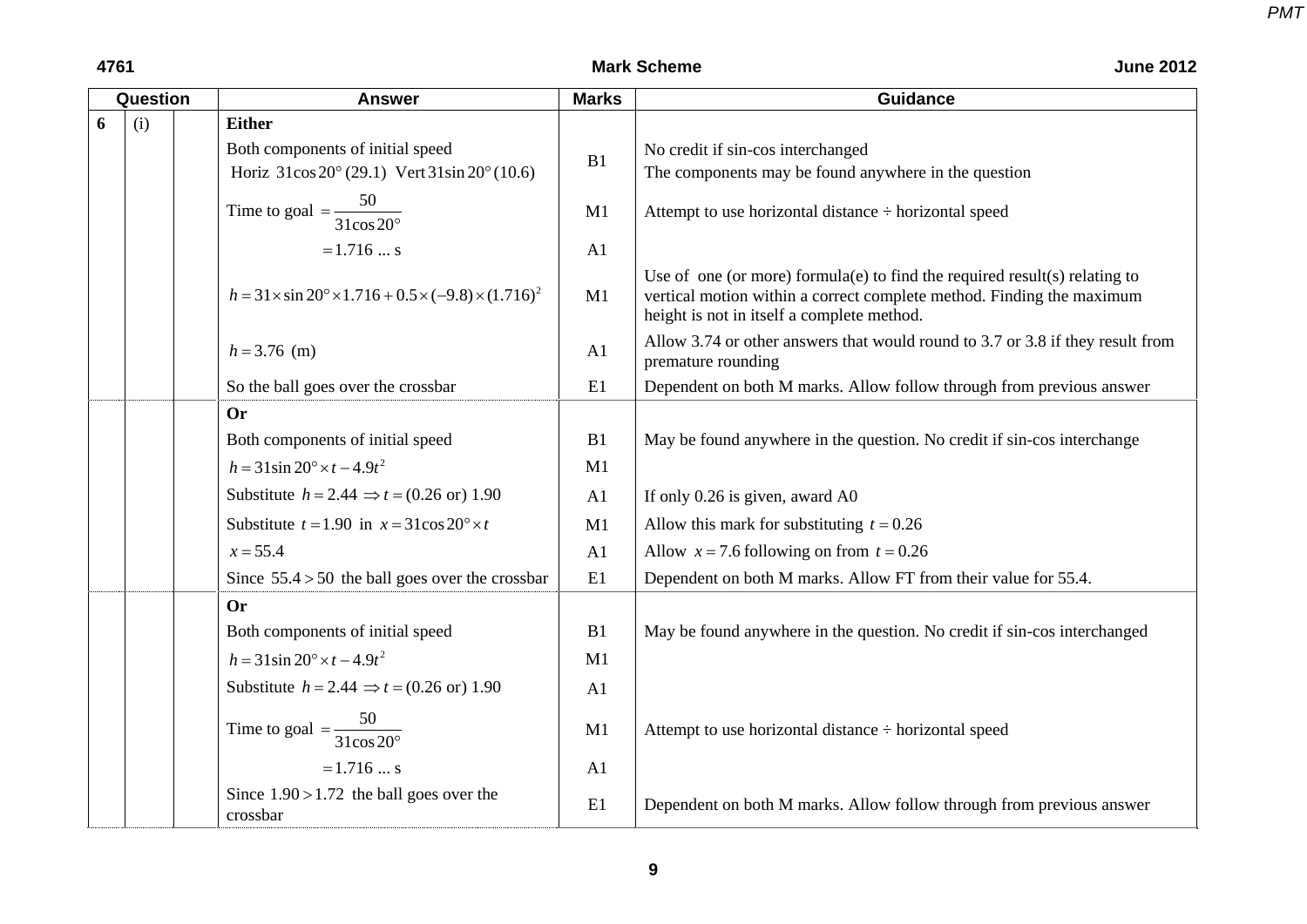## **4761** Mark Scheme

*PMT*

| <b>June 2012</b> |  |  |
|------------------|--|--|
|------------------|--|--|

| Question |      | <b>Answer</b>                                                                   | <b>Marks</b> | <b>Guidance</b>                                                                                                                                                                                                                                                                                 |
|----------|------|---------------------------------------------------------------------------------|--------------|-------------------------------------------------------------------------------------------------------------------------------------------------------------------------------------------------------------------------------------------------------------------------------------------------|
|          |      | <b>Or</b>                                                                       |              |                                                                                                                                                                                                                                                                                                 |
|          |      | Use of the equation of the trajectory                                           | M1           |                                                                                                                                                                                                                                                                                                 |
|          |      | $y = x \tan 20^{\circ} - \frac{9.8x^2}{2 \times 31^2 \times \cos^2 20^{\circ}}$ | A1           | Correct substitution of $\alpha = 20^{\circ}$                                                                                                                                                                                                                                                   |
|          |      |                                                                                 | A1           | Fully correct                                                                                                                                                                                                                                                                                   |
|          |      | Substituting $x = 50$                                                           | M1           |                                                                                                                                                                                                                                                                                                 |
|          |      | $\Rightarrow$ y = 3.76                                                          | A1           |                                                                                                                                                                                                                                                                                                 |
|          |      | So the ball goes over the crossbar                                              | E1           | Dependent on both M marks. Follow through from previous answer                                                                                                                                                                                                                                  |
| 6        | (ii) | Any one reasonable statement                                                    | B1           | Accept<br>The ground is horizontal<br>The ball is initially on the ground<br>Air resistance is negligible<br>Horizontal acceleration is zero<br>The ball does not swerve<br>There is no wind<br>The particle model is being used<br>The value of $g$ is 9.8<br>Do not accept<br>$g$ is constant |
|          |      |                                                                                 | $[1]$        |                                                                                                                                                                                                                                                                                                 |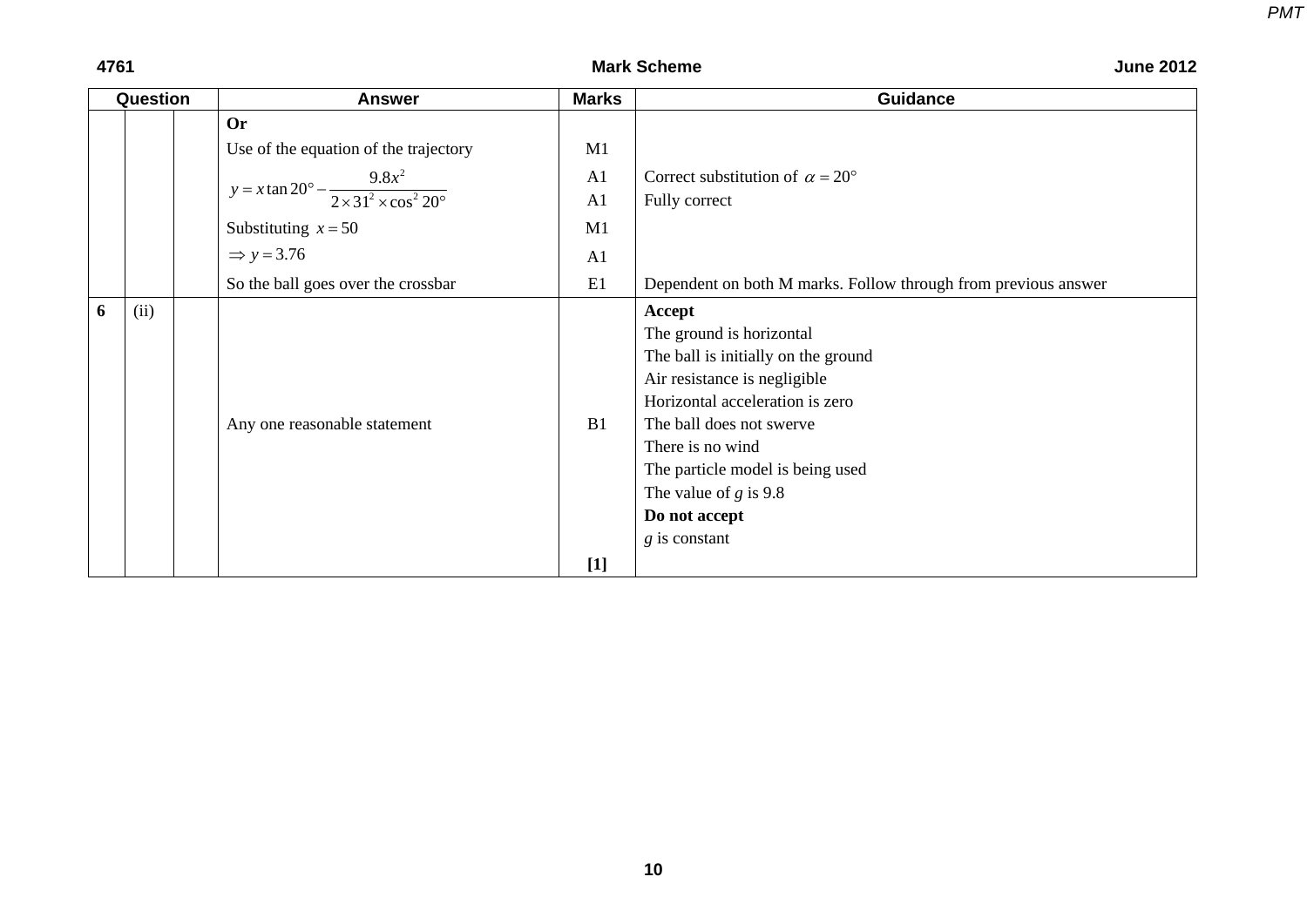|                | Question |     | <b>Answer</b>                                               | <b>Marks</b>   | <b>Guidance</b>                                                                                                                              |
|----------------|----------|-----|-------------------------------------------------------------|----------------|----------------------------------------------------------------------------------------------------------------------------------------------|
| $\overline{7}$ | (i)      |     | Total mass of train = $800\,000$ kg                         | B1             | Allow 800 (tonnes)                                                                                                                           |
|                |          |     | Total resistance = $5R + 17R (= 22R)$                       | B1             |                                                                                                                                              |
|                |          |     | Newton's 2nd Law in the direction of motion                 | M1             | The right elements must be present, consistent with the candidate's answers<br>above for total resistance and mass. No extra forces.         |
|                |          |     | $121\,000 - 22R = 800\,000 \times 0.11$                     |                |                                                                                                                                              |
|                |          |     | $22R = 121000 - 88000$ $R = 1500$                           | E1             | Perfect answer required                                                                                                                      |
|                |          |     |                                                             | $[4]$          |                                                                                                                                              |
| 7              | (ii)     | (A) | Either (Last truck)                                         |                |                                                                                                                                              |
|                |          |     | Resultant force on last truck = $40\,000 \times 0.11$       | B1             | Award this mark for 40 $000 \times 0.11$ (= 4400) or $40 \times 0.11$ seen                                                                   |
|                |          |     | Use of Newton's 2nd Law                                     | M1             | The right elements must be present and consistent with the answer above; no<br>extra forces.                                                 |
|                |          |     | $T-1500 = 40000 \times 0.11$                                | A <sub>1</sub> | Fully correct equation, or equivalent working                                                                                                |
|                |          |     | $T = 5900$ The tension is 5900 N.                           | A1             | Cao                                                                                                                                          |
|                |          |     |                                                             |                | Special case Award SC2 to a candidate who, instead, provides a perfect<br>argument that the tension in the penultimate coupling is 11 800 N. |
|                |          |     | <b>Or</b> (Rest of the train)                               |                |                                                                                                                                              |
|                |          |     | Resultant force on rest of<br>train = 760 $000 \times 0.11$ | B1             | Award this mark for 760 $000 \times 0.11$ (= 83 600) or 760 $\times$ 0.11 seen                                                               |
|                |          |     | Use of Newton's 2nd Law                                     | M1             | The right elements must be present consistent with the answer above; no extra<br>forces.                                                     |
|                |          |     | $121000 - 31500 - T = 760000 \times 0.11$                   | A <sub>1</sub> | Fully correct equation, or equivalent working                                                                                                |
|                |          |     | $T = 5900$<br>The tension is 5900 N.                        | A <sub>1</sub> | Cao                                                                                                                                          |
|                |          |     |                                                             | $[4]$          |                                                                                                                                              |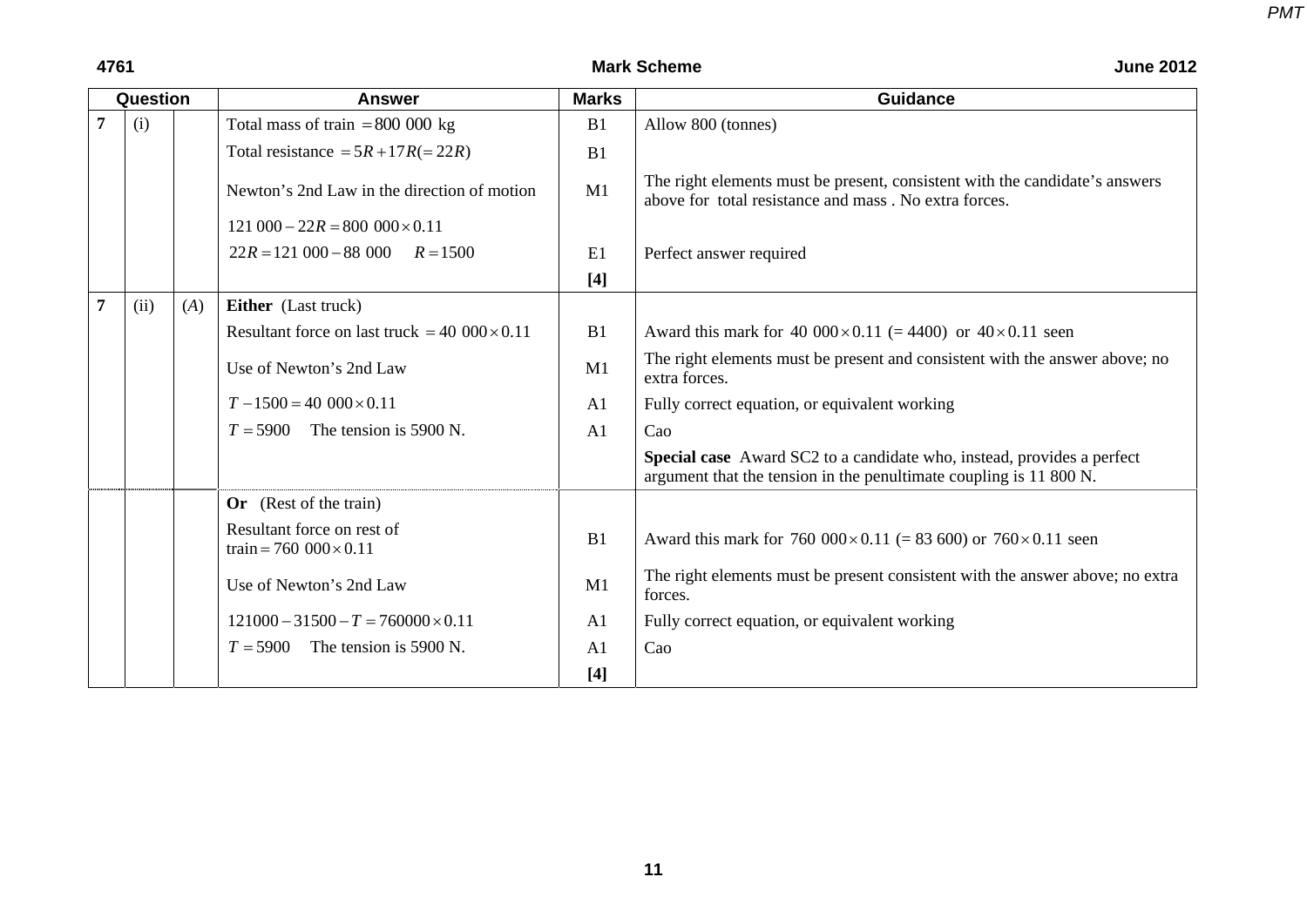| Question       |       |     | <b>Answer</b>                                                                 | <b>Marks</b>   | <b>Guidance</b>                                                                                                                                                                                  |
|----------------|-------|-----|-------------------------------------------------------------------------------|----------------|--------------------------------------------------------------------------------------------------------------------------------------------------------------------------------------------------|
| $\overline{7}$ | (ii)  | (B) | Either (Rest of the train)                                                    |                |                                                                                                                                                                                                  |
|                |       |     | Newton's 2nd Law is applied to the trucks                                     | M1             | The right elements must be present; no extra forces                                                                                                                                              |
|                |       |     | $S - 25500 = 680000 \times 0.11$                                              | A <sub>1</sub> |                                                                                                                                                                                                  |
|                |       |     | $S = 100300$<br>The tension is 100 300 N.                                     | A1             | Cao                                                                                                                                                                                              |
|                |       |     | (Locomotive)<br><b>Or</b>                                                     |                |                                                                                                                                                                                                  |
|                |       |     | Newton's $2nd$ Law is applied to the locomotive                               | M1             | The right elements must be present; no extra forces                                                                                                                                              |
|                |       |     | $121\,000-S-5\times1500=120\,000\times0.11$                                   | A <sub>1</sub> |                                                                                                                                                                                                  |
|                |       |     | $S = 100300$<br>The tension is 100 300 N.                                     | A <sub>1</sub> | Cao                                                                                                                                                                                              |
|                |       |     | <b>Or</b><br>(By argument)                                                    |                |                                                                                                                                                                                                  |
|                |       |     | Each of the 17 trucks has the same mass,<br>resistance and acceleration.      | M1             |                                                                                                                                                                                                  |
|                |       |     | So the tension in the first coupling is 17 times<br>that in the last coupling | A1             |                                                                                                                                                                                                  |
|                |       |     | $T = 17 \times 5900 = 100300$                                                 | A1             | Cao. For this statement on its own with no supporting argument allow SC2                                                                                                                         |
|                |       |     |                                                                               | $[3]$          |                                                                                                                                                                                                  |
| $\overline{7}$ | (iii) |     | Resolved component of weight down slope                                       |                |                                                                                                                                                                                                  |
|                |       |     | $= 800\ 000 \times 9.8 \times \frac{1}{80}$                                   | B1             | $m \times 9.8 \times \frac{1}{80}$ where <i>m</i> is the mass of the object the candidate is considering. Do<br>not award if $g$ is missing. Evaluation need not be seen                         |
|                |       |     | $= 98000 N$                                                                   |                |                                                                                                                                                                                                  |
|                |       |     | Let the acceleration be $a$ m s <sup>-2</sup> up the slope.                   |                |                                                                                                                                                                                                  |
|                |       |     | Newton's 2nd Law to the whole train,                                          | M1             | The right elements must be present consistent with the candidate's component<br>of the weight down the slope. No extra forces allowed                                                            |
|                |       |     | $121\,000 - 33\,000 - 98\,000 = 800\,000a$                                    | A1             |                                                                                                                                                                                                  |
|                |       |     | $a = -0.0125$<br>Magnitude $0.0125$ m s <sup>-2</sup> , down the slope        | A1             | Cao but allow an answer rounding to $-0.012$ or $-0.013$ following earlier<br>premature rounding.<br>The negative sign must be interpreted so "Down the slope" or "decelerating"<br>must be seen |
|                |       |     |                                                                               | $[4]$          |                                                                                                                                                                                                  |